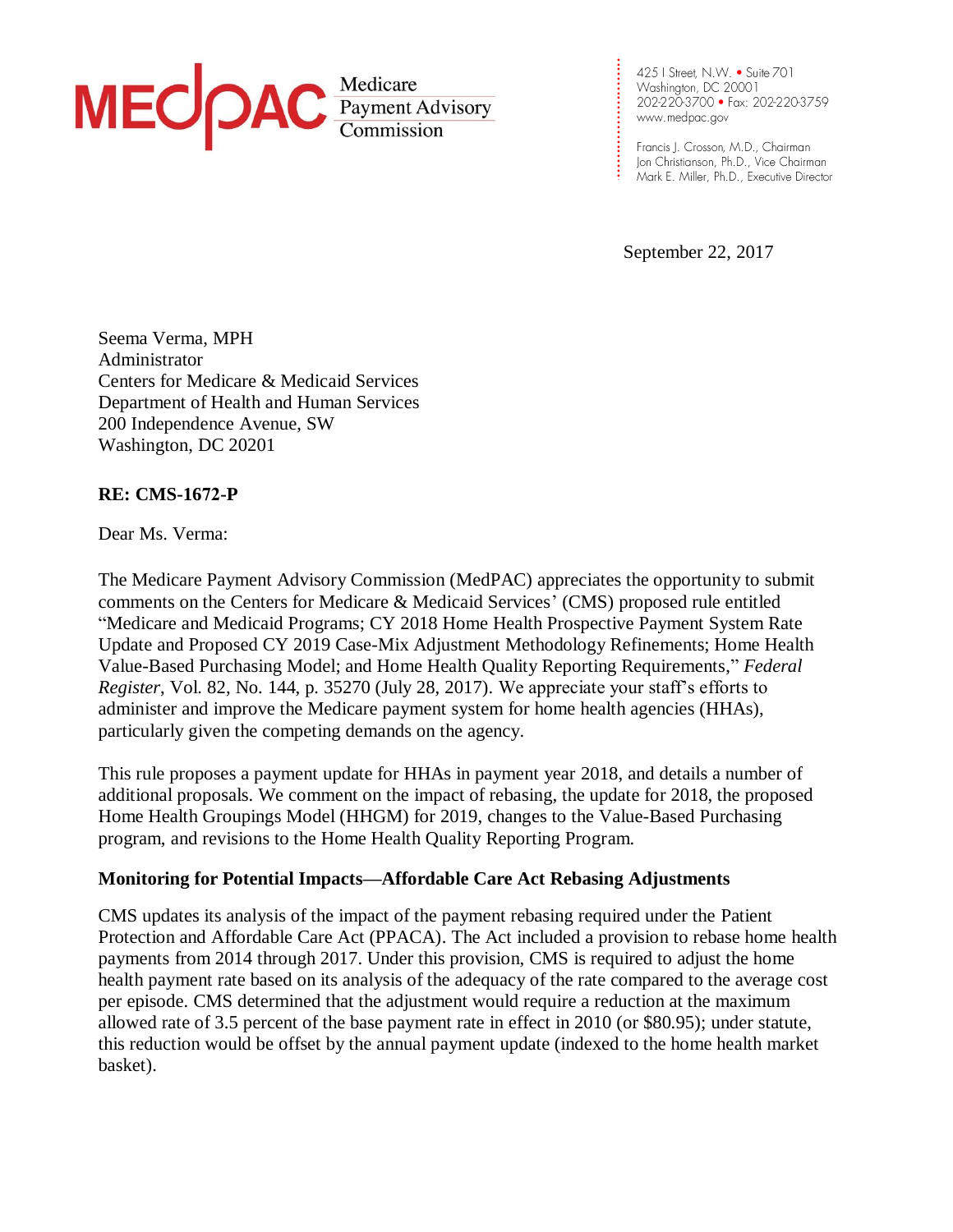In the proposed rule, CMS reviews the most recent data available on provider financial performance and benefit utilization. The review of costs indicates that the margin for the average full episode in 2015 was 21 percent, well in excess of providers' costs.<sup>1</sup> The review of utilization found that the number of beneficiaries using home health care and the number of episodes have declined since the peak in 2011, but the annual decline has slowed in recent years, with utilization falling by less than 1 percent in 2016 relative to the prior year. CMS notes that all utilization factors are well above the 2001 levels and concludes that there is no indication of access concerns in 2016.

## *Comment*

The analysis of the cost and utilization data in the rule underscores the Commission's longstanding concern that the PPACA rebasing provision would not adequately reduce payments. The cost report data for 2015, reflecting the impact of two years of the reductions required by PPPACA, indicate that margins are well in excess of costs. Commission analyses have found that Medicare payments to home health agencies have consistently and substantially exceeded costs for more than a decade. These excess expenditures increase the fiscal pressure on the Medicare trust fund, and create financial incentives that may encourage agencies to provide low-value or unnecessary services.

CMS's review of utilization is consistent with the Commission's findings on access to care. In our March 2017 Report to Congress, we assessed the trends in utilization since 2011, the year of peak home health volume and spending. Since that year, episode volume has fallen 4.1 percent, but over 90 percent of that decrease occurred in 5 states (Florida, Illinois, Louisiana, Tennessee, and Texas) that experienced unusually high growth between 2002 and 2011. Volume in the other 45 states has increased. MedPAC examined the attributes of community-admitted and post-acute home health patients, and found that the clinical and demographic attributes of both groups of patients have not changed since 2011, indicating that for HHAs the severity of these populations did not change during the PPACA payment changes. The benefit continues to serve patients with severity similar to what it has served historically.

# **Proposed CY 2018 National Standardized 60-Day Episode Payment Rate**

The proposed rule would implement the payment update for 2018. CMS proposes a 1 percent update to the base rate, as mandated by the Medicare Access and CHIP Reauthorization Act of 2015, offset by a 0.97 percent reduction for changes in coding. The 2018 coding reduction is the final adjustment under a policy implemented by CMS in the final rule for CY 2016. In that rule, CMS computed the total case-mix growth between 2012 and 2014, and applied the nominal growth factor developed from its prior research. CMS calculated that nominal growth accounted for 2.88 percentage points of the growth in case-mix over this period, and implemented a reduction of 0.97 percent per year from 2016 through 2018.

 $\overline{a}$ <sup>1</sup> A full episodes includes 5 or more visits in a 60-day episode. Episodes with less than 5 visits are paid on a per visit basis.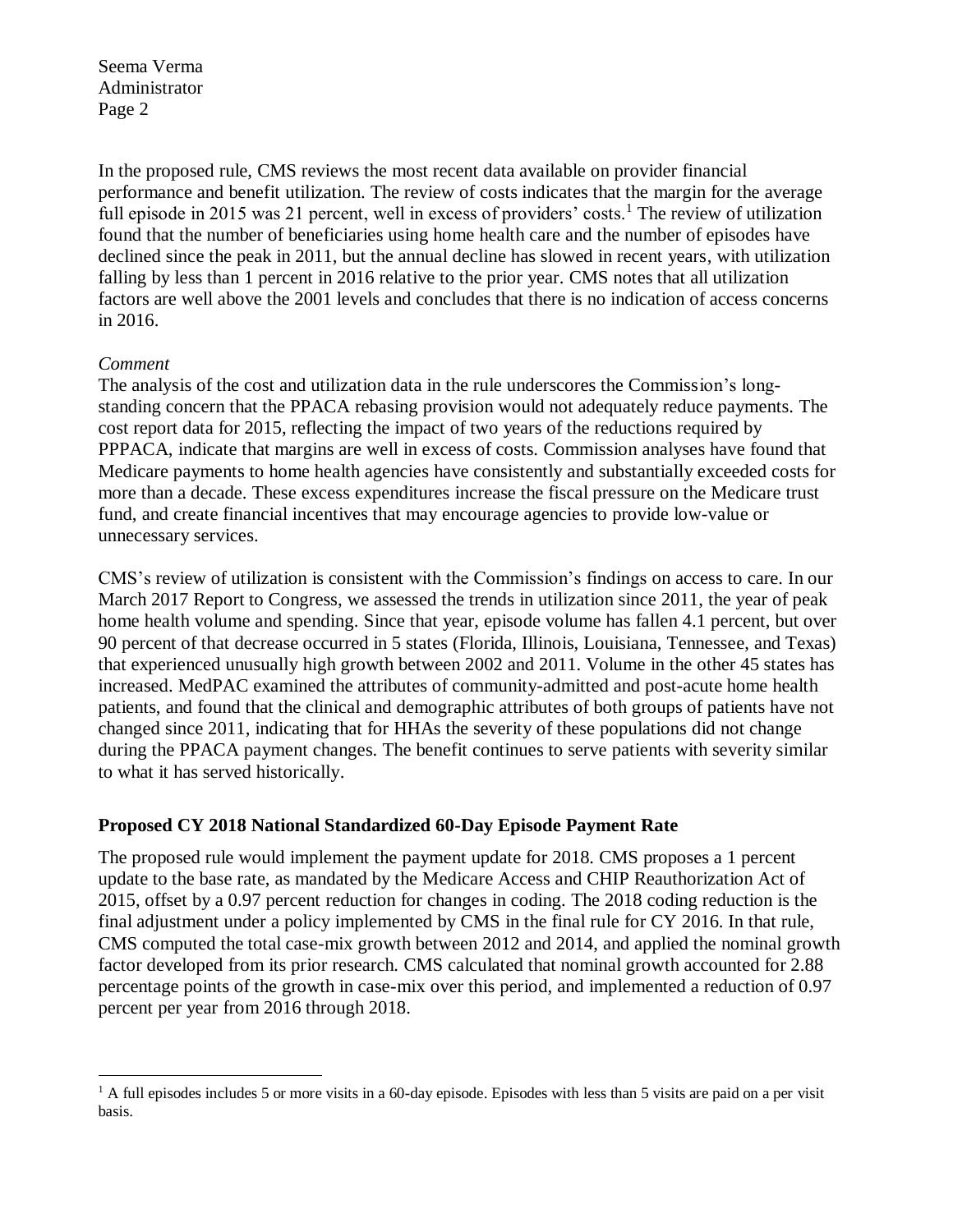### *Comment*

Both the Commission and CMS have found that case-mix changes unrelated to patient severity occur frequently in Medicare PPSs. The Commission has long held that it is necessary for CMS to make adjustments to account for nominal case-mix change to prevent additional overpayments. CMS's proposed reduction is consistent with the agency's past findings on trends in case-mix change in the payment system and thus is warranted to ensure the accuracy of payments under the home health PPS. A reduction of 0.97 percent should not raise payment adequacy issues or significantly affect access to care. In fact, the Commission recommended in March 2017 that the Congress should reduce home health payment rates by 5 percent in 2018 and implement a two-year rebasing of the payment system beginning in 2019.

# **Proposed Implementation of the Home Health Groupings Model (HHGM) for CY 2019**

CMS proposes major revisions to the home health PPS for CY 2019. The revisions are based on PPACA-mandated research, and are intended to address concerns cited by the Commission and others about incentives under the current system. In the proposed rule, CMS provides a summary of an alternative payment system, referred to as the Home Health Groupings Model (HHGM), that was developed from this research. The new system would end the use of the number of therapy visits provided in an episode as a payment factor in the PPS. CMS proposes to implement the new payment system with a non-budget neutral adjustment that would reduce payments by up to 4.4 percent.

### *Comment*

The changes to the payment system would address the issues MedPAC identified in the home health PPS in our March 2017 report, which noted that both the incentives and the payment levels in the current payment system need to be addressed. The new unit of payment would lower aggregate payments, and eliminating the volume-rewarding incentives created by the use of therapy visits as a payment factor would address a problematic incentive in the current system. Though MedPAC will continue to analyze the proposed changes, the approach CMS has described has the potential to substantially improve the accuracy and efficiency of the home health PPS.

*New unit of payment.* The new approach would change the unit of payment from 60 days to 30 days. CMS's research indicates that most episodes last fewer than 60 days, with 25 percent of episodes in 2016 complete by 30 days. CMS found that, in general, the number of visits declines with time, with the first 30-day period of the episode having a higher average number of visits than the second 30-day period. In addition, CMS found that the predictive ability of case-mix factors was higher for 30-day periods than for the current 60-day episodes.

CMS proposes to set the base rate for the new 30-day episode by dividing the current 60-day payment (estimated to be  $$3,091.46$  in CY2018), in two.<sup>2</sup> This would result in a base payment rate of \$1,545.73 for a 30-day episode in for 2018.The base payment would be adjusted to account for whether the episode was the beneficiary's first or subsequent 30-day episode.

 $\overline{a}$ <sup>2</sup> The rule calculates the rate for 2018 as an illustrative example. CMS is proposing that the new system be implemented in 2019.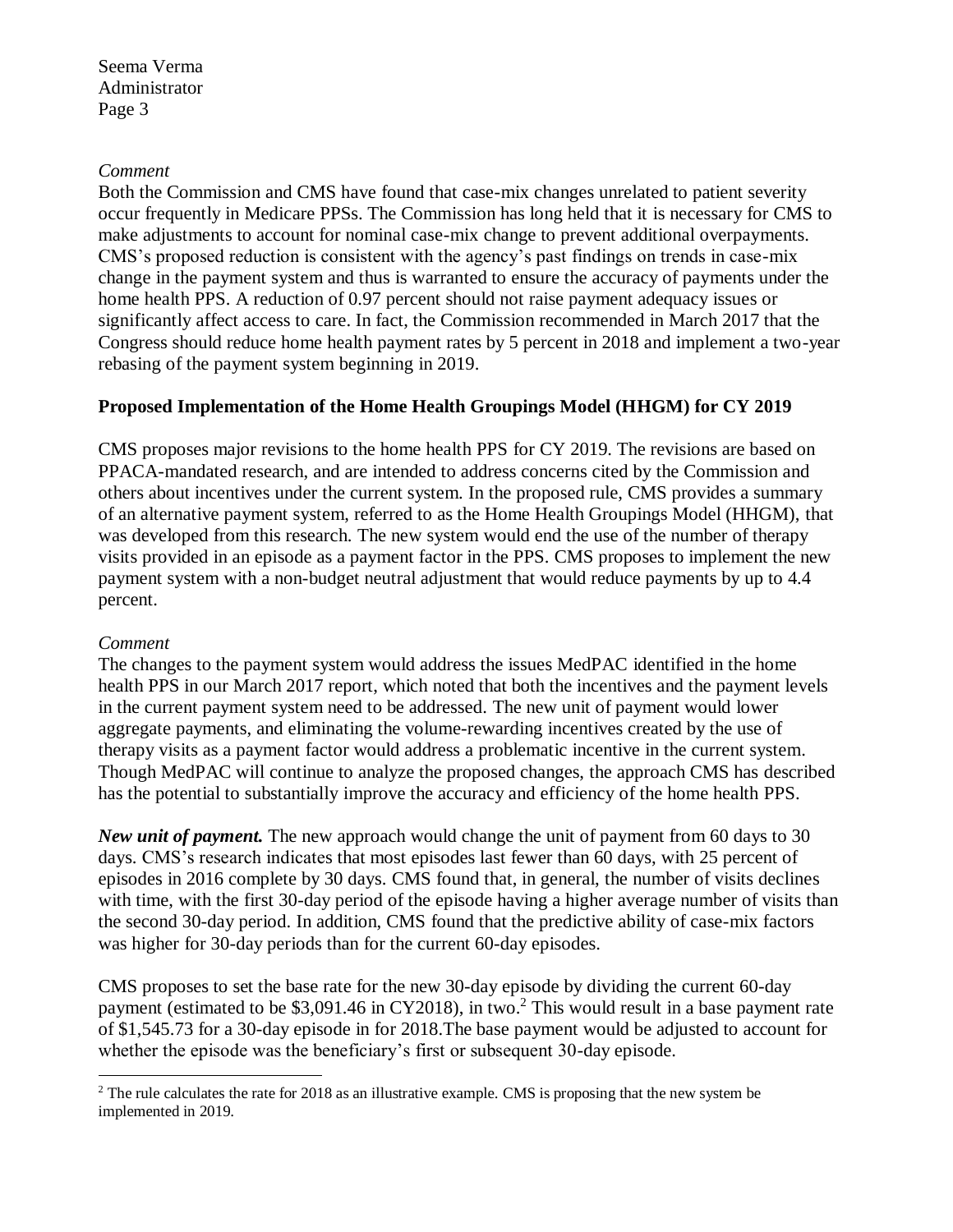Currently, many home health stays are shorter than 30 days. Under the new unit of payment, these stays in effect would not have a second 30-day period triggering payment. Under CMS's proposal, payment for these stays would be made only for the first 30-day period, reducing total payments for these stays (since these stays are currently paid as if services are furnished for the entire 60-day episode). CMS estimates that aggregate payments to home health agencies would fall by 4.4 percent if the full amount associated with the second 30-day period of these episodes were excluded from the payment system. CMS requests comments on whether fifty percent of the amount associated with the second 30-day period of these episodes should be excluded instead. Under this methodology, aggregate payments to home health agencies would fall by an estimated 2.2 percent

### *Comment*

The proposed 30-day unit of payment offers some advantages over the current system, but MedPAC and CMS would need to monitor the impact of this change. As CMS notes, many episodes end before the  $30<sup>th</sup>$  day. HHAs would now have an incentive to extend, when feasible, services past the  $30<sup>th</sup>$  day to trigger an additional 30-day period and the resulting payment. Though CMS requires that agencies provide a certain number of visits to receive the full case-mix adjusted episode payment, agencies might need to provide only a few additional visits to surpass the threshold. Past experience has indicated that HHAs can be very responsive to payment incentives, and that some would extend services to increase reimbursement.

Because of CMS's proposed approach to stays that last fewer than 30 days, the rule would implement the new payment system in a non-budget neutral manner. This approach seems appropriate, as including expenditures for periods were no services were rendered would be wasteful. In addition, this reduction could address the significant overpayments in the PPS, which have exceeded 10 percent since the PPS was implemented.

However, the history of the home health PPS suggests that agencies can offset the effects of payment reductions through a variety of strategies, such as changes in coding practices or the provision of additional services. As noted earlier, the PPACA-mandated rebasing reduction has failed to markedly reduce home health margins or aggregate payments. Indeed, total home health expenditures and the average payment per episode in 2015 were both slightly higher than in 2013, the last year prior to rebasing. We estimate that the average Medicare margin for HHAs in 2015 was 15.6 percent, in line with the long-term average under the home health PPS. Though CMS's impact analysis assumes some behavioral response from providers, it is possible that the effect will be greater than assumed. If so, aggregate expenditures would not decline to the extent estimated by CMS.

Though the Commission has not yet completed our review of the proposed unit of payment, the reduction proposed by CMS should not significantly affect access to care. We estimated that HHA margins in 2017 will equal 13.6 percent. Current payment policy provides a flat market basket update for 2018 and a projected 1 percent increase in 2019. Given current cost trends, it is likely that margins will remain well above costs. If CMS proceeds with the new unit of payment, it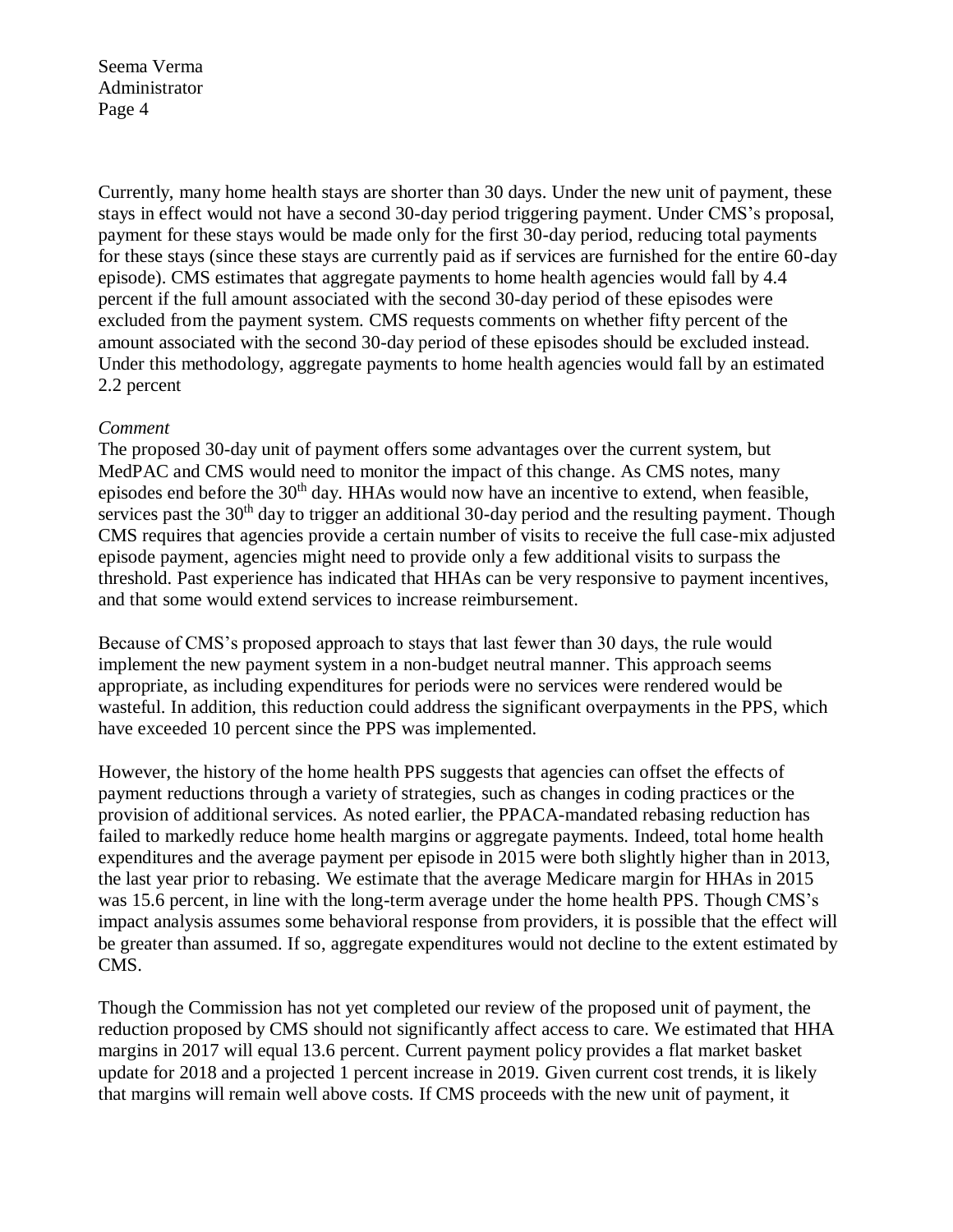would be appropriate to exclude the full amount associated with the second 30-day periods of episodes that do not have services furnished after day 30, which CMS estimates would reduce aggregate payments by 4.4 percent. A reduction of this magnitude should not raise significant access to care issues.

*Proposed case-mix system.* CMS also investigated new case-mix factors for predicting home health resource use, and selected a range of prior service-use factors, clinical categories, functional indicators, and comorbidities for the proposed new system. The proposed system would end the use of therapy visits as a payment factor in the PPS. The proposed system would sort 30-day episodes into 144 payment groups based on the following categories:

- Episode timing. Services in the first 30 days of the 60-day episode would be classified as early, while services in the subsequent 30-day period would be classified as late. For example, if a beneficiary had two consecutive 60-day payment episodes under the current system, the first 30-day period would be classified as early, while the three subsequent 30 day periods would be classified as later 30-day periods.
- Referral source. Cases would be categorized based on the services received prior to the beginning of the episode: prior hospitalization, prior post-acute care, or admitted from the community.
- Clinical category. The new system would create six clinical categories based on patients' reported conditions: need for musculoskeletal rehabilitation, neuro/stroke rehabilitation, wound care, behavioral health care, complex care, and medication management, teaching, and assessment.
- Functional/cognitive level. Similar to the existing system, the HHGM would classify patients' cognitive and physical functioning using information from the OASIS home health patient assessment.
- Presence of comorbidities. CMS propose to adjust payment for commonly occurring comorbidities in home health care. There would be a single adjustment for all selected comorbidities.

The new case-mix system is intended to be less complex than the current system, while still more accurately describing a beneficiary's primary need for home health care. CMS's 2016 technical report noted the Commission's concerns that the home health benefit is ill-defined; the proposed new grouping system seeks to more accurately characterize a patient's need for home health care.

# *Comment*

 $\overline{a}$ 

The Commission commends CMS for proposing to remove the number of therapy visits provided as a payment factor, and notes that we recommended eliminating the therapy adjustments in our March 2017 Report to the Congress. For many years, MedPAC has been concerned about the incentives created by the use of therapy as a payment adjuster.<sup>3</sup> This concern has been echoed by

<sup>&</sup>lt;sup>3</sup> Committee on Finance, United States Senate. 2011. Staff report on home health and the Medicare therapy threshold. 112th Congress, 1st Session S. PRT. 2011 112–24. Report prepared by the staff of the Committee on Finance, United States Senate. Committee print.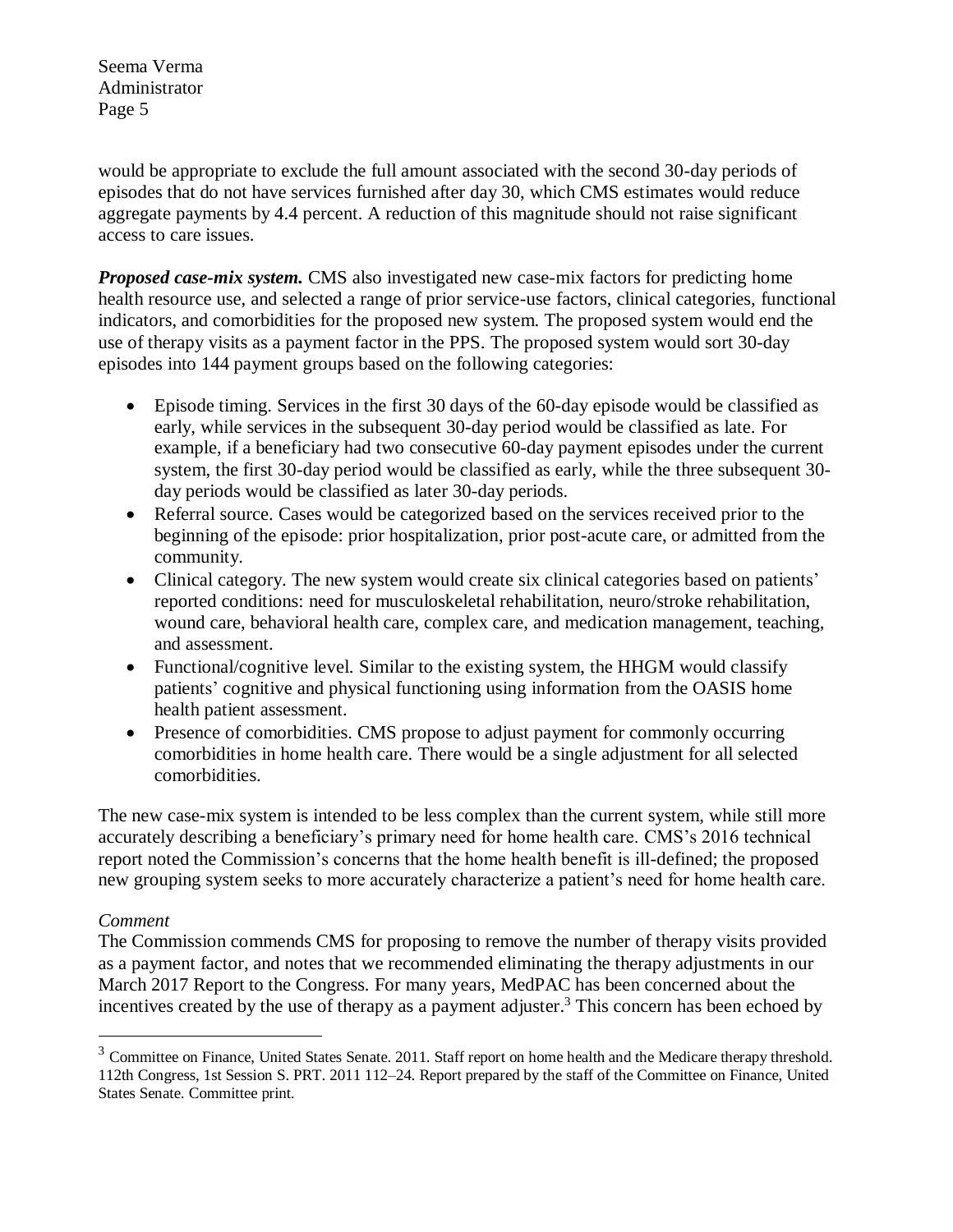the Congress and federal oversight agencies. Including services, such as therapy, as payment factors in the PPS creates a financial incentive for providers to give less weight to certain patient needs and even to engage in selection favoring admitting those patients who need specific therapy services. The alternative system proposed by CMS would increase the role of patient characteristics in setting payment, thereby reducing a significant vulnerability in the current system. Below are our comments on specific elements of the proposed case-mix system.

*Impact of new payment system for Medicare beneficiaries.* The rule included an impact assessment for HHAs, but it does not discuss impacts for specific types of patients. The rule would benefit from a table that compares payments for patients with selected clinical characteristics under the proposed system with those under the current system. In a prior analysis, Abt Associates found that the proposed system would redistribute payments from therapy cases to non-therapy cases, consistent with MedPAC's previous findings regarding the elimination of therapy visits as a determinant of payment. For example, Abt reported that payments for non-therapy patients, who are less remunerative under the current system, were estimated to increase by over 20 percent under the proposed system. The Abt Associates report noted that this shift would also raise payments for patients with severe conditions, such as wounds, feeding difficulties, and poorly controlled vascular disease.

*Medication Management, Training and Assessment clinical category.* The six clinical categories include five that are characterized by reported diagnosis. A sixth category, Medication Management, Training, and Assessment (MMTA), would capture cases that do not fall into the other categories. The Commission is concerned that a residual group such as the MMTA category—which does not rely on reported diagnosis—would account for a significant share of home health cases. In 2016, about 60 percent of cases are assigned to the MMTA category. Assignment to this group would therefore not provide a clear rationale for the patient's need for home health care.

The coding incentives of this category may also be significant. Assignment to the MMTA category in many cases would result in lower payments relative to many of the other clinical category. In effect, providers will have an incentive to use coding practices that avoid the MMTA category to seek higher payment. Given the long history of changes in coding unrelated to patient severity that have been observed in this PPS, CMS may want to consider additional diagnosis-related clinical categories for these patients.

*Use of prior hospitalization or institutional PAC use as a payment adjuster.* The proposed changes would use hospital or institutional PAC use in the 14-day window before admission to home health care to set payment; Medicare would pay more for cases with prior use of these services than for cases without them. CMS notes that this adjustment is consistent with patterns of service in home health care, as patients coming from the hospital have higher use of services initially.

Adjusting payment to reflect prior use of these services would improve the accuracy of the payments in the revised system, but this adjustment would create incentives that need to be carefully considered. One advantage to such an adjustment is that it would encourage agencies to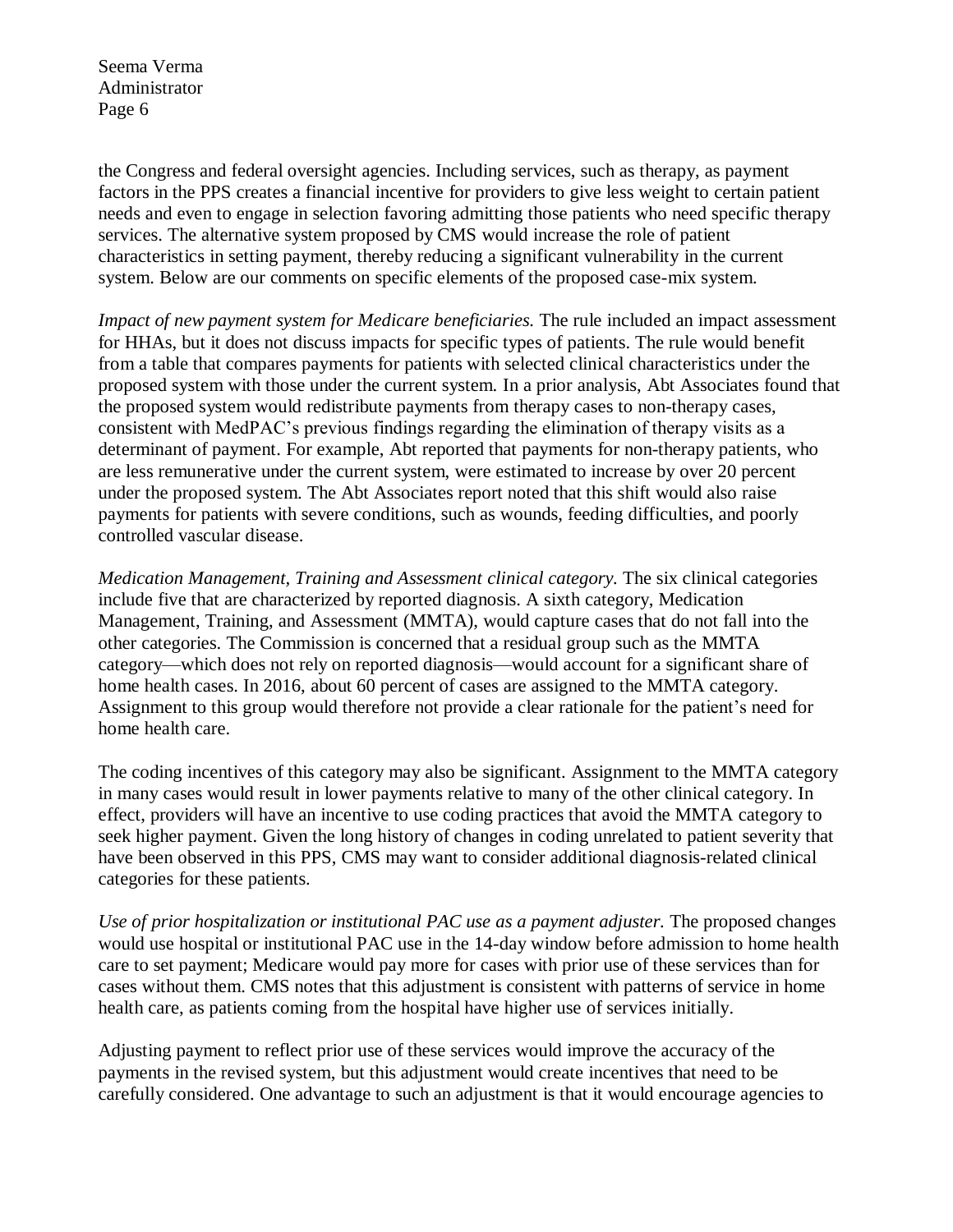serve post-hospital or post-PAC patients. In recent years, the Commission has been concerned that the number of episodes for patients with no prior hospital or PAC use has been rising. That pattern, combined with the longer average lengths of stay for community-admitted patients, raises concerns that the benefit is being used more like a long-term care service than a PAC service. The payment adjustment proposed by CMS would reduce current incentives for providers to avoid PAC patients in favor of community-admitted patients.

The disadvantage of the proposed adjustment arises for second or later 30-day periods in a spell of home health care. Under CMS's proposal, if an HHA's patient were hospitalized during the first 30-day period, payments to the HHA in the second 30-day period would be higher.<sup>4</sup> While we acknowledge that this proposed adjustment is intended to recognize the additional services a beneficiary is likely to receive during an episode following hospitalization, it could weaken other incentives to avoid hospitalization, such as those CMS is seeking to create through Value-Based Purchasing efforts. CMS may way want to consider shortening the window for hospitalizations to a shorter period, such as 5 days. This would reduce the potential vulnerability created by the adjustment.

*Payment weight regression method.* The proposed rule also would continue to derive the case-mix weights for payment groups using a statistical estimate of the cost of a case instead of the actual cost. This method, known as the payment weight regression, has been used since the advent of the PPS. CMS first assigns cases to 144 payment groups using the case-mix factors listed above. It then estimates a regression that uses a series of indicator variables representing a collapsed version of the payment groups to estimate the marginal cost associated with each.<sup>5</sup> The case-mix index for each group is then derived from the coefficients estimated in the regression. CMS contends that this approach has the effect of ensuring that marginal revenue increases between payment groups are more similar in size, effectively smoothing the change in payment as case-mix increases.

MedPAC is concerned that the proposed rule would use a statistical estimate of the cost associated with a payment group instead of the actual cost. This approach results in estimated payments that may not equal the actual costs experienced by HHAs. We understand that the approach attempts to "smoothen" the changes in marginal revenue between related payment groups in the PPS. However, the analysis in the rule does not specifically identify the problematic discontinuities that occur when the actual costs are used to compute the case-mix index. CMS should examine the effects for specific payment groups and indicate how the estimated weight is an improved measure of cost relative to using the actual reported costs of agencies. The use of the statistically derived weights has the effect of reducing the accuracy of the PPS, and CMS should provide better justification for this approach or not use this method.

 $\overline{a}$ <sup>4</sup> Under the proposed rule, stays at institutional PAC providers would not be included as a payment factor in later cases.

<sup>&</sup>lt;sup>5</sup> The regression uses 22 variables to represent the payment groups as the independent variable and the cost of a thirtyday case as the dependent variable. Some categories of independent variables are mutually exclusive, and in aggregate the possible combinations represents the 144 payment groups.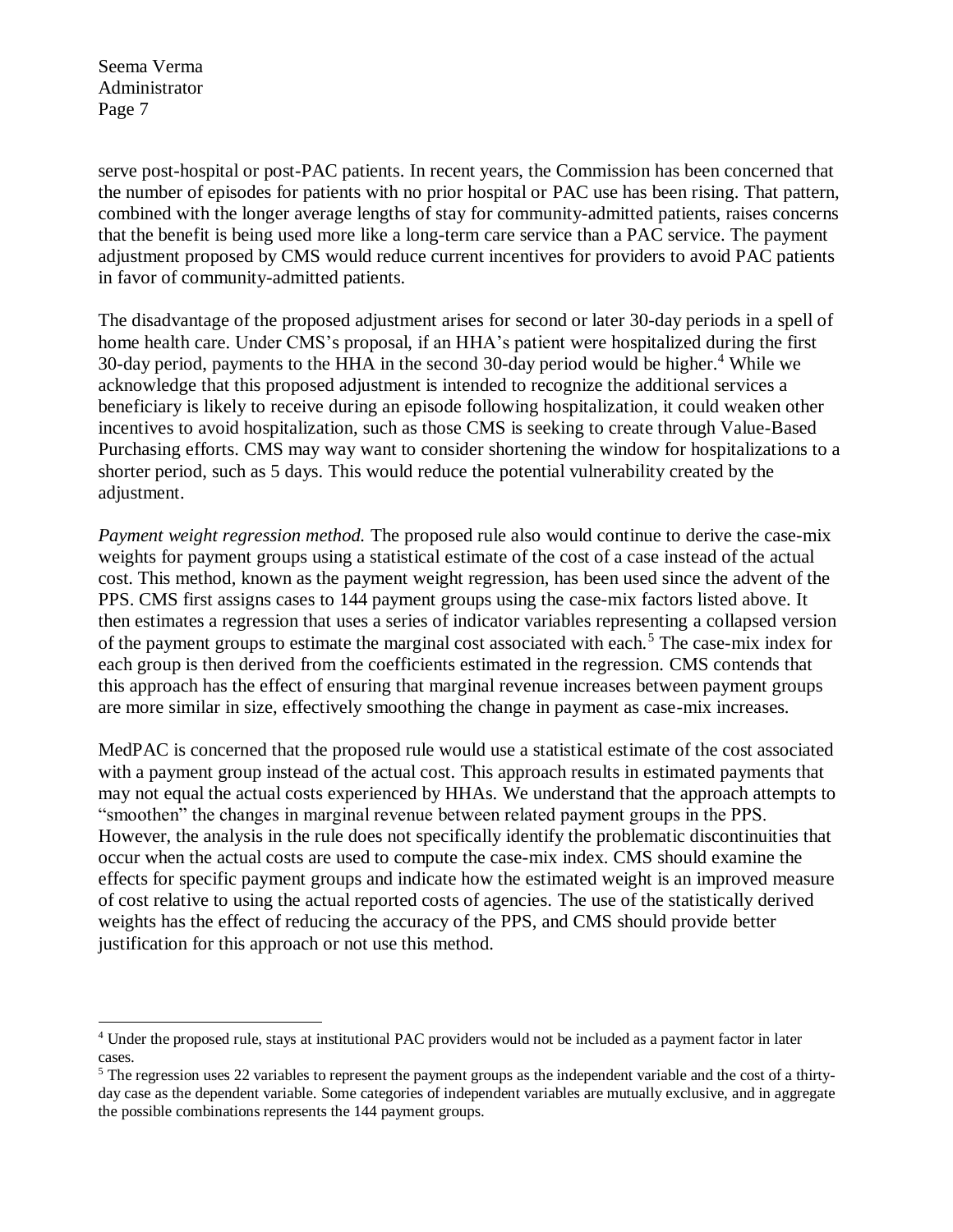*Changes to measure of resource use.* The proposed system would also change how the costs of labor are computed in the case-mix system. Under the current system, CMS computes the cost of labor by multiplying the minutes of service provided in an episode by the estimated wage cost of a minute of labor. The estimated wages are derived from the hourly wages for home health care workers reported by the Bureau of Labor Statistics (BLS). In the proposed revision, CMS would compute the cost per minute from the cost per visit amounts reported by HHAs on the Medicare cost report. CMS contends that using the cost report better reflects agencies' actual costs, and includes other factors such as overhead costs and benefits that are not reflected in the BLS method. The use of cost report information from agencies likely better measures the relative costs of the different services provided by HHAs, and this change should improve the accuracy of the case-mix system.

## **Proposed provisions of the Home Health Value-based Purchasing (HH VBP) model**

The Home Health Value-based Purchasing (HH VBP) model aims to improve the delivery of home health care services to Medicare beneficiaries by giving HHAs incentives to provide better quality care with greater efficiency. The HH VBP will adjust all HHAs' Medicare payments (upward or downward) based on their performance on a set of quality measures. The first HH VBP payment adjustment will begin January 1, 2018, applied to that calendar year based on 2016 performance data. The payment withhold will increase from 5 percent in 2018 to 8 percent in 2021. The initial rules of the program defined a starter set of measures that included outcomes measures collected in the Outcome and Assessment Information Set (OASIS) submitted by home health agencies, patient experience survey measures from the Home Health Consumer Assessment of Health Providers and Systems (HH CAHPS), claims calculated measures (e.g., Acute Care Hospitalization: Unplanned Hospitalization during First 60 Days of Home Health), and a number of agency submitted process measures.

*Removal of measure and new measure concepts*. In the CY 2018 proposed rule, CMS proposes to remove the Drug Education on All Medications Provided to Patient/Caregiver during All Episodes of Care quality measure for the third performance year of the HH VBP. CMS has found that many providers have achieved full performance on this Drug Education measure. CMS also requested input on whether the agency should develop the following quality measure concepts for potential use in the HH VBP: composite total change in ADL/IADL measure; a composite functional decline measure; a measure to capture when an HHA correctly identifies the patient's need for mental and behavioral health supervision; and a measure to identify if a caregiver is able to provide the patient's mental or behavioral health supervision.

### *Comment*

Over the past few years, the Commission has become increasingly concerned that Medicare's current quality measurement programs rely on too many clinical process measures that are, at best, weakly correlated with health outcomes of importance to beneficiaries and the program. Process measures are also burdensome on providers to report, while yielding limited information to support clinical improvement. Medicare quality programs should include outcomes, patient experience, and value (cost/low-value) measures. The Commission supports removing the "topped-out",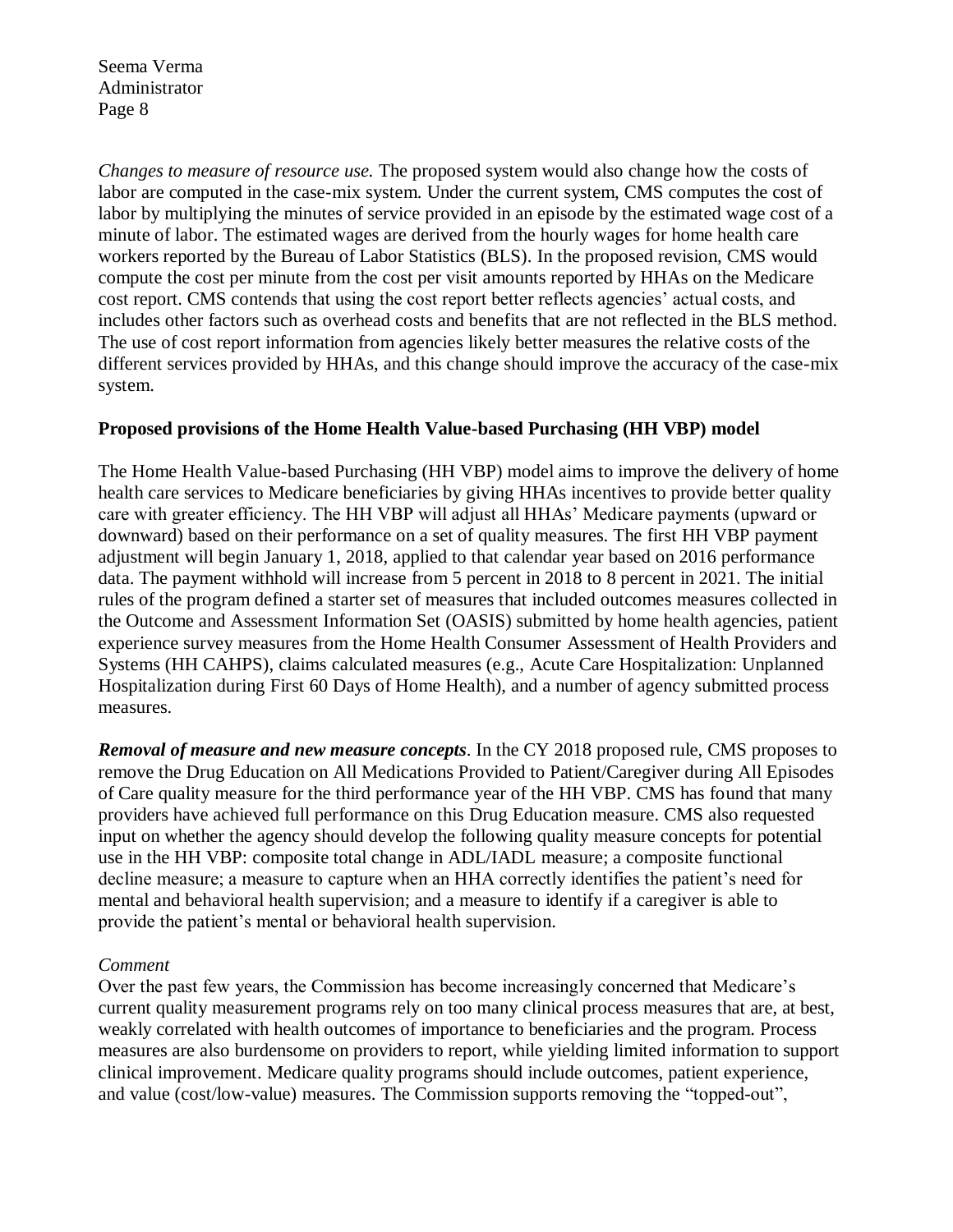process Drug Education on All Medications Provided to Patient/Caregiver during All Episodes of Care measure. The Commission does not support developing new process measures, such as the proposed measure concepts of correctly identifying the patient's need for mental and behavioral health supervision, and identifying if a caregiver is able to provide the patient's mental or behavioral health supervision. Further, CMS needs to be mindful that measures, when used for risk-adjustment or to move payments under a VBP, may be susceptible to inappropriate manipulation by providers. While we believe that improving a patient's functional ability is a goal of home health care, we have some degree of concern that the 'composite total change in ADL/IADL measure' and the 'composite functional decline measure' represent reporting elements completely within the control of the home health agency. If CMS includes these measures, the agency may also want to consider and propose ways that such data could be independently audited or otherwise verified.

## **Proposed updates to the Home Health Care Quality Reporting Program (HH QRP)**

Beginning in 2007, the Home Health Quality Reporting Program (HH QRP) reduces an HHA's home health market basket percentage by two percentage points if they do not report a set of OASIS, HH CAHPS and other quality measures to CMS on a regular basis. For their own quality improvement work, HHAs also have access to home health quality measures that are part of the Home Health Quality Initiative (HHQI), but these measures only included in the HHQI are not tied to payment (e.g., pay-for-reporting or performance).

*Defining standardized patient assessment data.* The Improving Medicare Post-Acute Care Transformation (IMPACT) Act of 2014 requires the Secretary to implement quality and resource use measures that are standardized and interoperable across PAC settings. The required quality measures include measures of function and cognition, skin integrity, medication reconciliation, incidence of major falls, the transfer of health information and care preferences, readmissions, and discharge to community. In the proposed rule, CMS proposes that "standardized" patient assessment data should be defined as patient assessment questions and response options that are identical across PAC providers (including skilled nursing facilities, inpatient rehabilitation facilities, and long-term care hospitals, as well as HHAs) and to which identical standards and definitions are applied.

### *Comment*

The Commission supports this change in the definition of "standardized." Because the goal of cross-cutting measures is to gauge and compare care provided across PAC settings, it is critical that each measure use uniform definitions, specifications (such as inclusions and exclusions), and risk-adjustment methods. Otherwise, differences in rates across settings could reflect differences in the way the rates were constructed rather than underlying differences in the quality of care. Our work on the design of a unified PAC payment system and the work of others suggest considerable overlap in where beneficiaries are treated for similar PAC needs. These results indicate it is imperative that quality and resource use measures are directly comparable across settings so that Medicare can evaluate the value of its purchases and beneficiaries can make informed choices about where to seek care.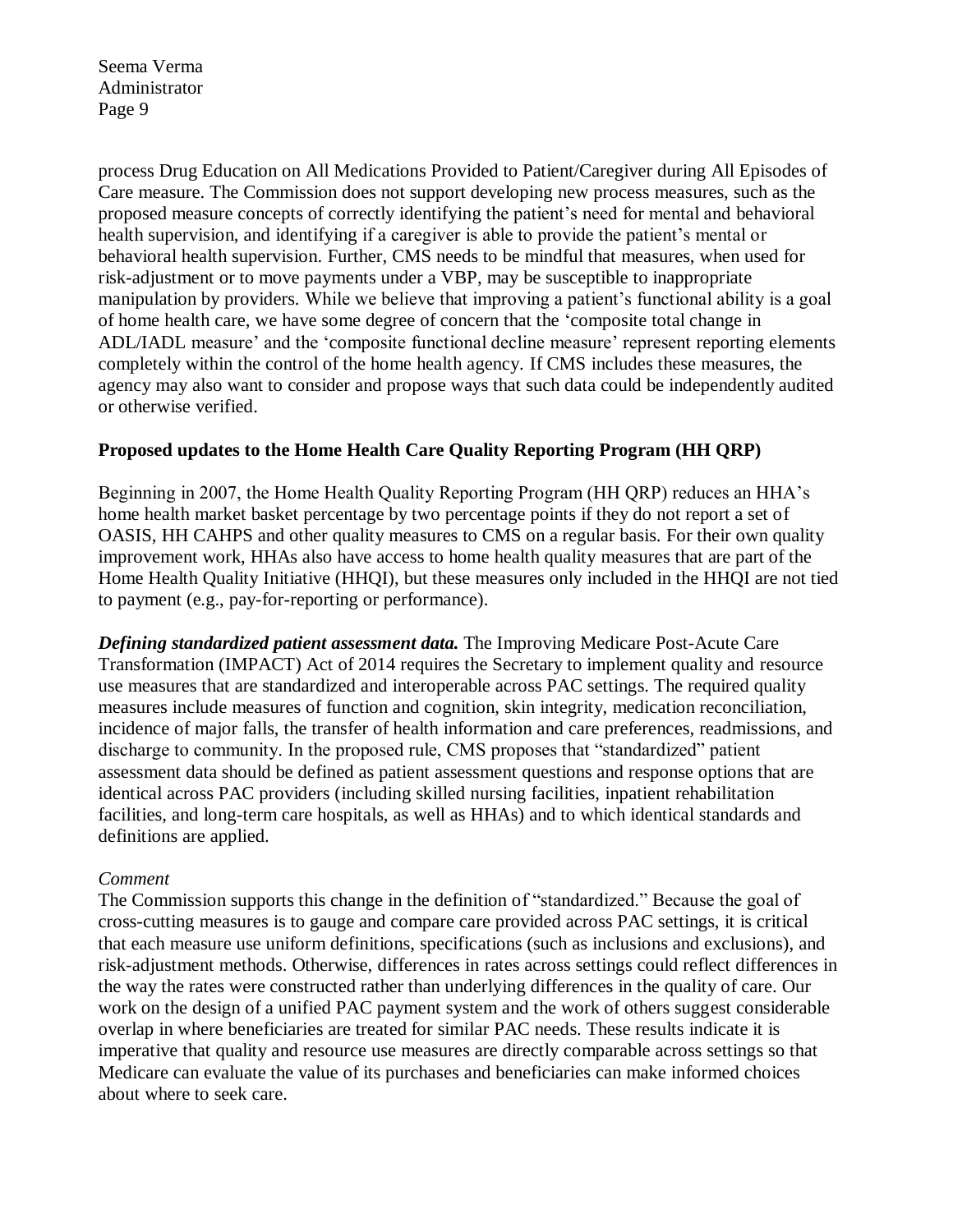*Standardized patient assessment data reporting.* CMS proposes the addition of several elements to the OASIS tool beginning in FY2019. These elements relate to special services, treatments, and interventions that may be provided to HHA patients, including IV medications, dialysis, oxygen, and nutritional approaches (such as parenteral feeding and mechanically altered diets). Other elements relate to hearing and vision. The elements would be standardized (as defined above) to align with those collected in other PAC settings.

#### *Comment*

The Commission supports the addition of elements to the PAC assessment tools that are standardized across the PAC settings. However, CMS needs to be mindful that measures, when used for risk-adjustment, may be susceptible to provider manipulation. Of the items included in the proposed rule, the Commission is concerned about those that may induce service use, such as oxygen therapy, intravenous medications, and nutritional approaches. The Commission supports the inclusion of these care items when they are tied to medical necessity. For example, in prior Commission work developing a reformed payment system for SNFs, we required that patients be counted as needing oxygen services only if they have diagnoses that typically needing oxygen. We encourage CMS to take a similar approach in measuring use of services that are especially discretionary. For some elements, CMS may want to consider requiring a physician signature to attest that the reported service was reasonable and necessary and including a statement adjacent to the signature line warning that filing a false claim is subject to treble damages under the False Claims Act.

Items that were not proposed but which may warrant consideration include high-cost services such as cardiac monitoring and specialty bed/surfaces. Because patient assessment items are sometimes used for risk-adjustment, CMS may want to consider whether high-cost services such as these would be included in future collection efforts.

*New measure concepts.* CMS is requesting comments on whether the agency should develop several measures for potential future use in the HH QRP. Four measures under consideration would assess a change in functional outcomes such as self-care and mobility across a HH episode. These measures would be standardized to measures finalized in other PAC quality reporting programs, such as the IRF quality reporting program. They also proposed developing a claimsbased within-stay potentially preventable hospitalization measures.

### *Comment*

As described in our earlier comments, the Commission believes that Medicare quality programs should include outcomes, patient experience, and value (cost/low-value) measures. These measures should be claims or survey based. We support CMs developing the claims-based, potentially preventable hospitalization measure. Measuring potentially preventable hospitalizations holds providers accountable only for conditions that generally could have been managed by the HHA. The Commission also support measures that cut-across sectors, as long as they are standardized. Therefore, we would support CMS developing the self-care and mobility measure concepts for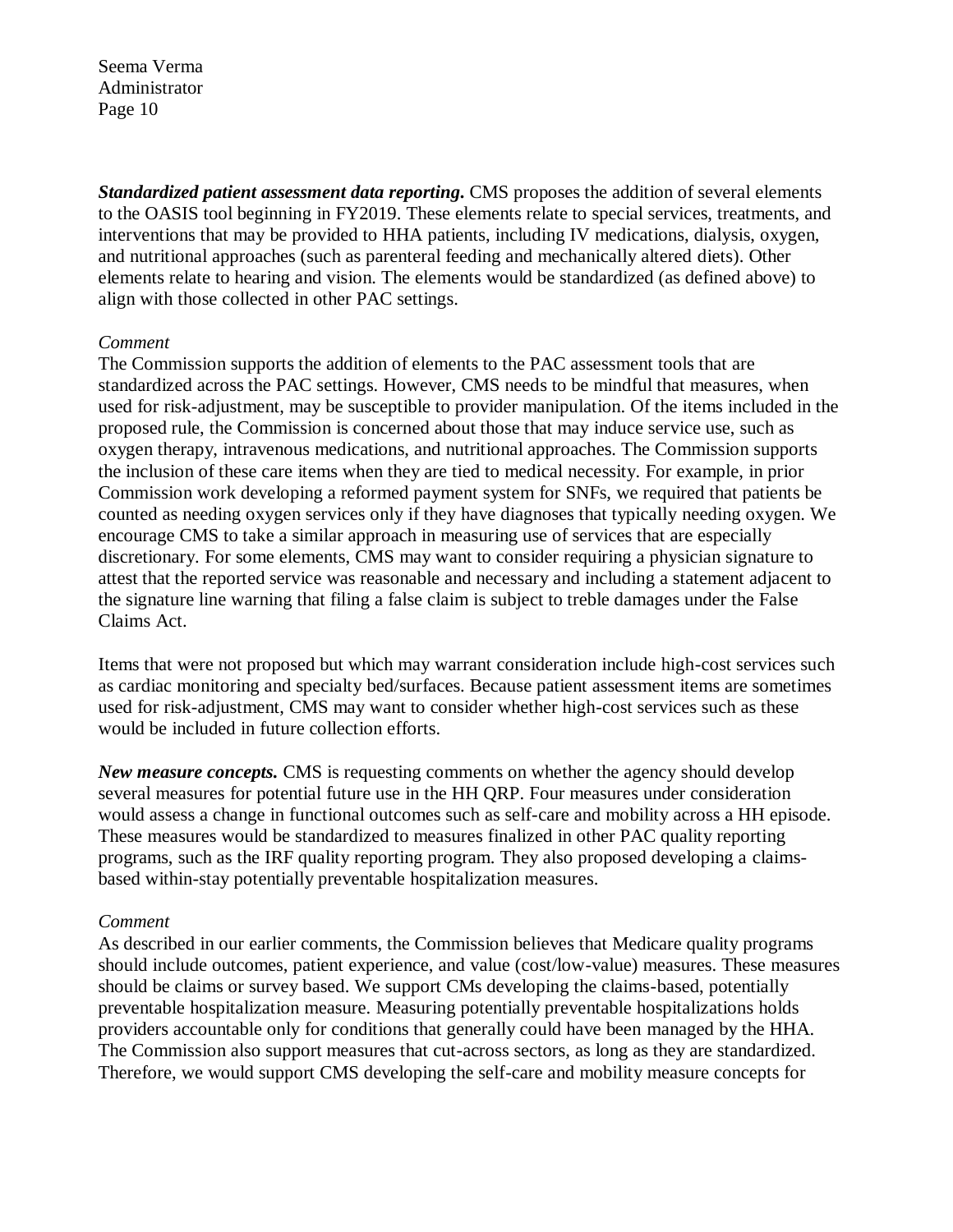HHAs based on the IRF measure specifications, as long as CMS ensures that the measures are aligned across PAC settings.

*Accounting for social risk factors in quality measurement*. CMS has been reviewing reports prepared by the Office of the Assistant Secretary for Planning and Evaluation (ASPE) and the National Academies of Sciences, Engineering, and Medicine on the issue of accounting for social risk factors in CMS's value-based purchasing and quality reporting programs. CMS has also been monitoring and awaiting results from the National Quality Forum's (NQF) 2-year trial period in which endorsement candidate quality measures seeking endorsement are assessed to determine whether risk adjustment for selected social risk factors is appropriate. At the end of the trial, NQF will issue recommendations on the future inclusion of social risk factors in risk adjustment for these quality measures. As CMS continues to consider the analyses from these reports and awaits the results of the NQF trial on risk adjustment for quality measures, the agency seeks public comment on whether and how to incorporate social risk factors in Medicare programs, including the HH QRP.

## *Comment*

In December 2016, ASPE released the "Social Risk Factors and Performance under Medicare's Value-based Purchasing Programs" report to the Congress, which was mandated by the IMPACT Act. The report provides empirical analysis of the effects of six social risk factors (dual eligibility, residence in low-income areas, Black race, Hispanic ethnicity, rural residence, disability) on the nine Medicare quality payment programs including the Hospital Readmission Reduction (HRR) program. The report included two main findings:

- 1. Beneficiaries with social risk factors had worse outcomes on quality measures, regardless of the providers they saw, and dual eligibility status was the most powerful predictor of poor outcomes among the social risk factors.
- 2. Providers that disproportionately served beneficiaries with social risk factors tended to have worse performance on quality measures, even after accounting for their beneficiary mix.

ASPE simulated the effect of three different potential policy solutions to account for social risk factors in each of the Medicare programs:

- adjust quality and resource use measures,
- stratify providers into groups by proportion that are at-risk, and
- create separate payment adjustments.

MedPAC supports the second solution of using peer grouping or stratification.<sup>6</sup> This approach is straightforward to implement, since no additional measure-level research is needed (that is, working with measure developers to run new risk-adjustment models). The stratification approach also does not minimize incentives to improve for providers with high shares of beneficiaries that have social risk factors, and does not "mask" provider performance. Instead, providers would compare their unmasked performance (the rate would still have been adjusted for differences in

 $\overline{a}$ <sup>6</sup> Medicare Payment Advisory Commission. 2013. *Report to the Congress: Medicare and the health care delivery system*. Washington, DC: MedPAC.